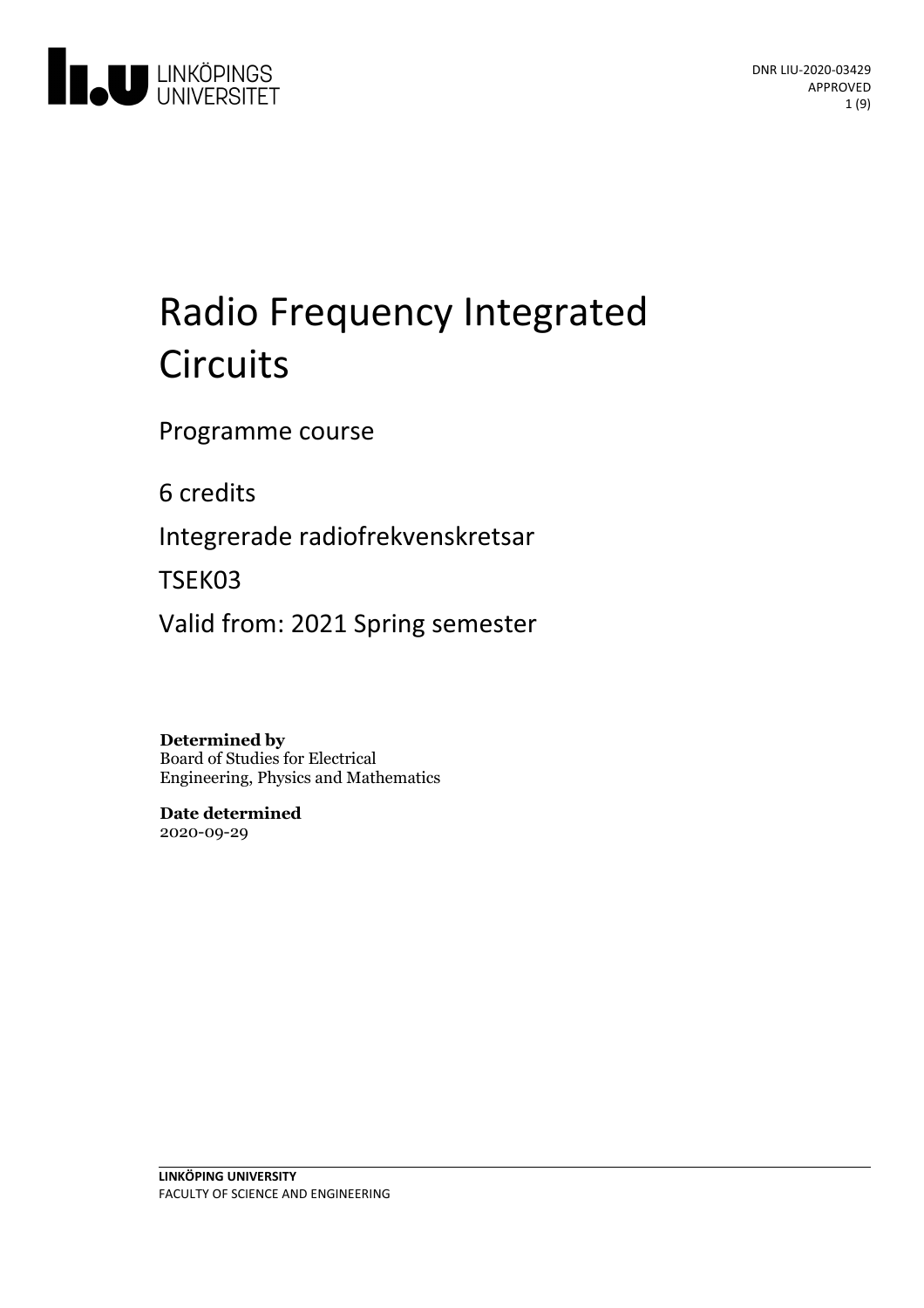## Main field of study

Electrical Engineering

Course level

Second cycle

### Advancement level

A1X

### Course offered for

- Master's Programme in Electronics Engineering
- Computer Science and Engineering, M Sc in Engineering
- Applied Physics and Electrical Engineering International, M Sc in Engineering
- Applied Physics and Electrical Engineering, M Sc in Engineering

**Prerequisites**<br>Radio Electronics, Analog CMOS Integrated Circuits.

To follow the course the students are required to have a good knowledge in circuit analysis and design of analog circuits.

### Intended learning outcomes

To give fundamental and practical knowledge on Radio Frequency Integrated Circuits (RFIC) design for radio transceivers aimed for digital wireless personal and data communication standards such as 3G, 4G, WLAN, Bluetooth, etc. After the course the students should be able to:

- analyze and design basic RF building blocks in CMOS technology, such as LNAs, mixers, oscillators, PLLs, PAs,
- $\bullet$  verify and optimize RF blocks (circuits) using a professional software,
- perform basic RF measurements using professional equipment.

### Course content

Review of integrated transceiver architectures and principles of RF CMOS circuit design, including noise analysis and passive device. Design and circuit analysis of basic RFCMOS blocks: low noise amplifiers (LNA), mixers, oscillators, frequency

Industrial perspectives and future prospects of RF CMOS integrated circuits.<br>Laboratory work includes RF circuit design using professional software and

practical RF measurements in research lab environment.

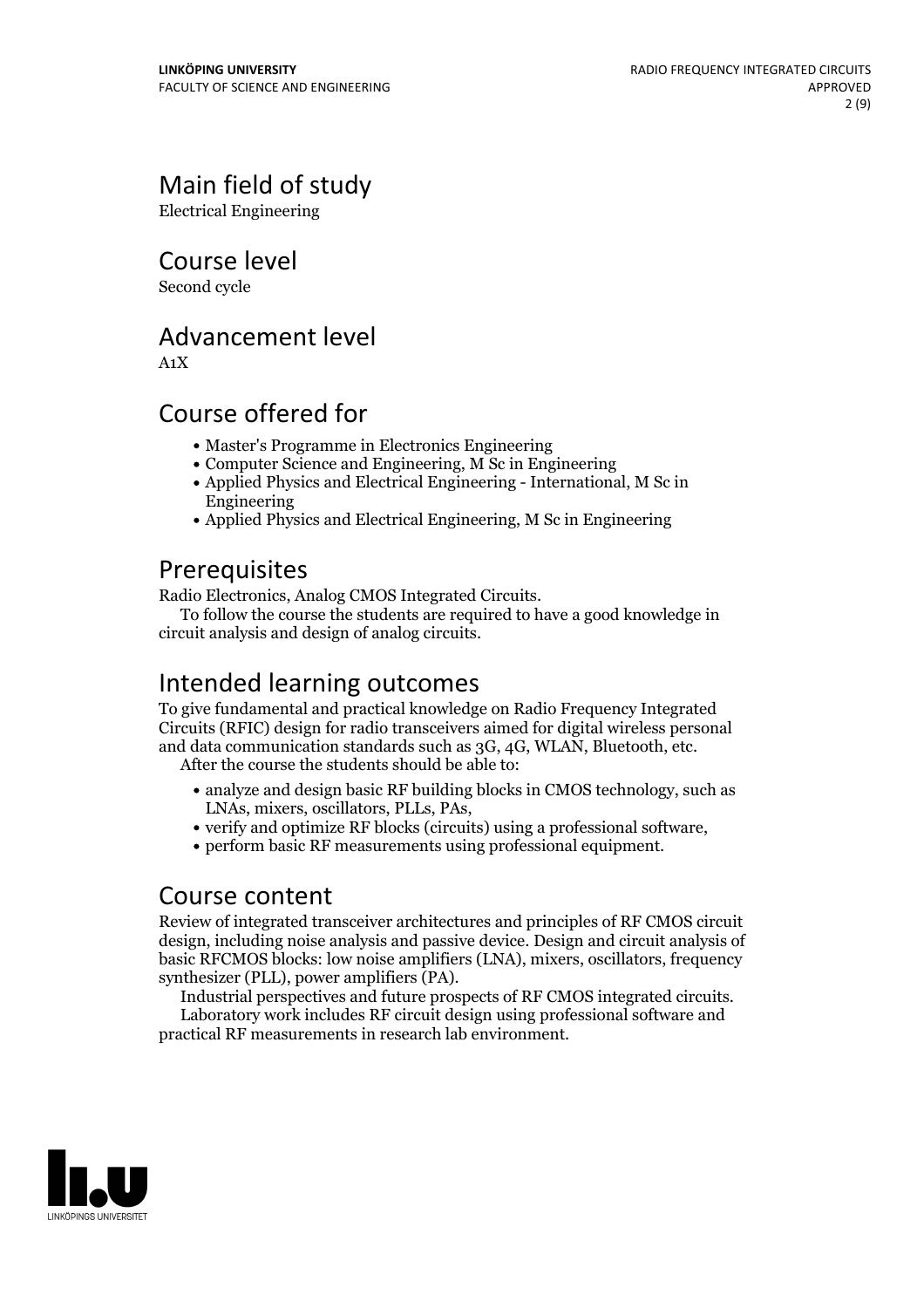### Teaching and working methods

Lectures, tutorials, and laboratory work.

### Examination

| TEN1 | Written Examination | 4 credits | U, 3, 4, 5 |
|------|---------------------|-----------|------------|
| LAB1 | Laboratory Work     | 2 credits | U.G        |

### Grades

Four-grade scale, LiU, U, 3, 4, 5

### Other information

Supplementary courses: VLSI Design Project, Radio Frequecy Transceiver Design

#### **About teaching and examination language**

The teaching language is presented in the Overview tab for each course. The examination language relates to the teaching language as follows:

- If teaching language is Swedish, the course as a whole or in large parts, is taught in Swedish. Please note that although teaching language is Swedish, parts of the course could be given in English. Examination language is
- Swedish.<br>• If teaching language is Swedish/English, the course as a whole will be taught in English if students without prior knowledge of the Swedish language participate. Examination language is Swedish or English
- $\bullet$  If teaching language is English, the course as a whole is taught in English. Examination language is English.

#### **Other**

The course is conducted in a manner where both men's and women's

The planning and implementation of a course should correspond to the course syllabus. The course evaluation should therefore be conducted with the course syllabus as a starting point.

### Department

Institutionen för systemteknik

### Director of Studies or equivalent

Mikael Olofsson

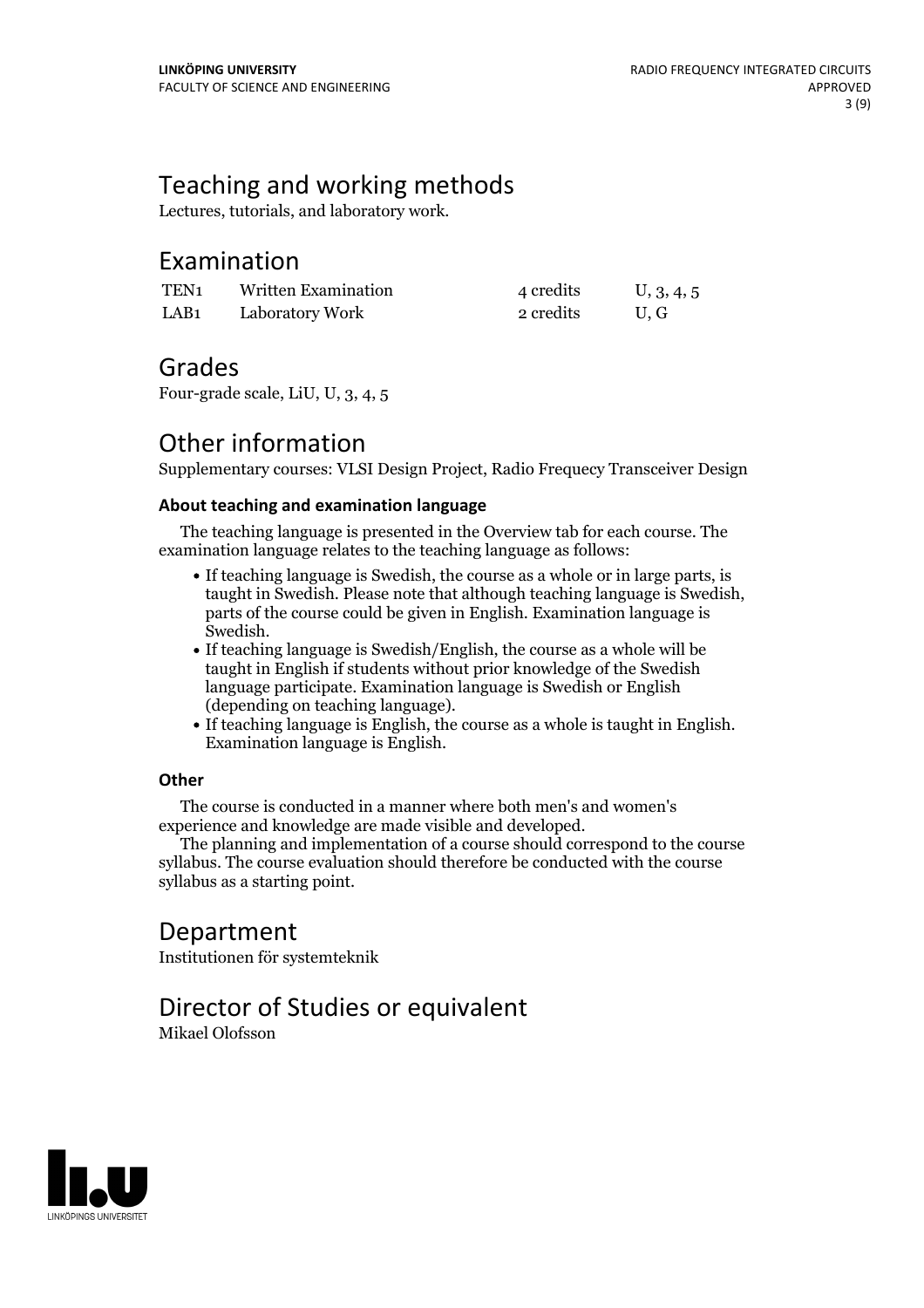### Examiner

Ted Johansson

### Course website and other links

<http://www.isy.liu.se/en/edu/kurs/TSEK03/>

### Education components

Preliminary scheduled hours: 48 h Recommended self-study hours: 112 h

### Course literature

#### **Books**

Razavi, Behzad, (2012) *RF microelectronics* 2. ed. Upper Saddle River, NJ :

ISBN: 9780137134731, 0137134738

Chapter 2 (noise), 5-9,12 (usually first half of the chapters). Repetition chapters (from TSEK02): 2-4. There are several "Student Editions" of this book, with soft covers and different ISBN numbers. Only difference is the number of Problems at the end of chapters, but this will cause somewhat different page numbering between the versions. Edition 1 of the book from 1997 is much shorter

and a little outdated.

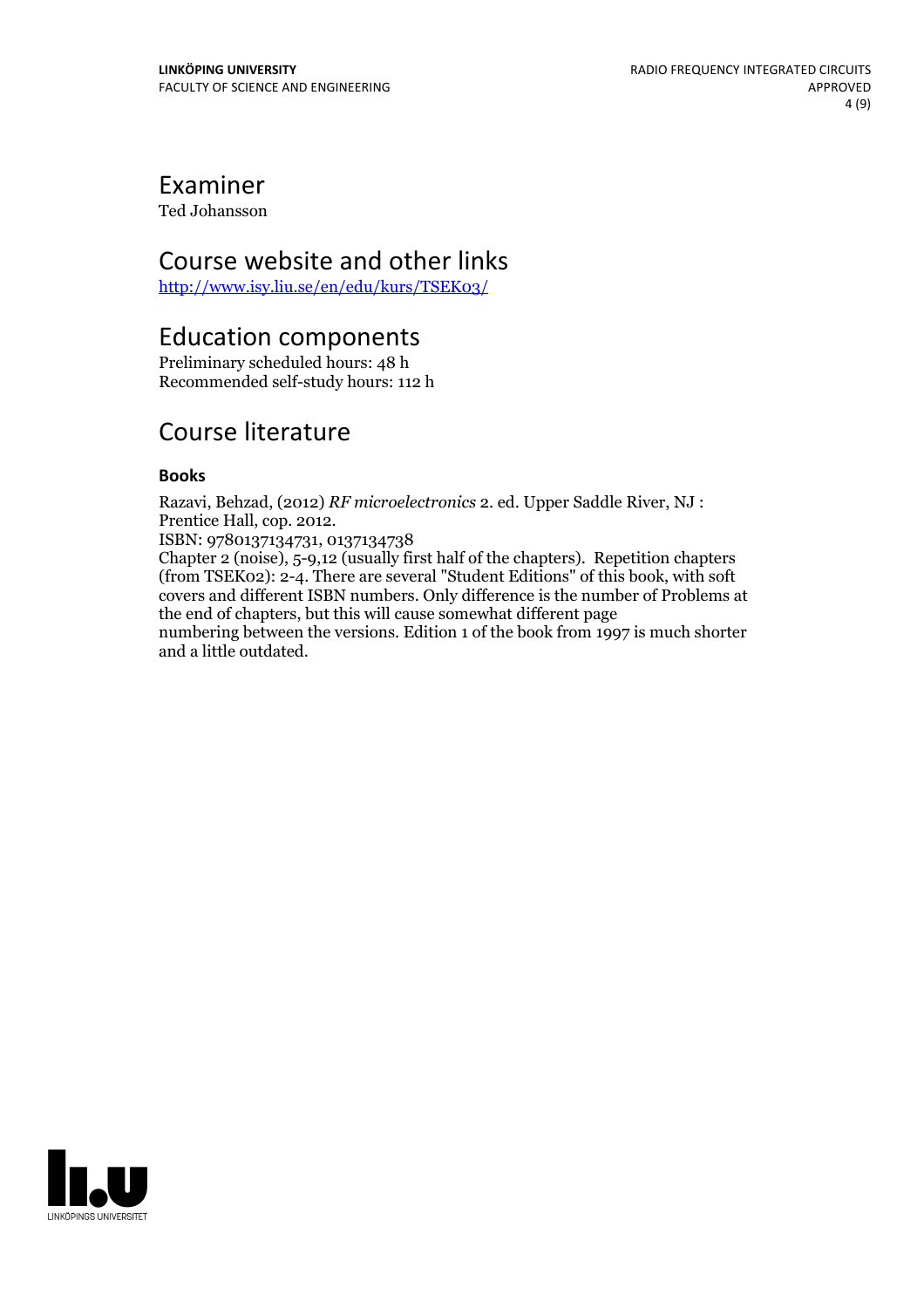### **Common rules**

### **Course syllabus**

A syllabus must be established for each course. The syllabus specifies the aim and contents of the course, and the prior knowledge that a student must have in order to be able to benefit from the course.

### **Timetabling**

Courses are timetabled after a decision has been made for this course concerning its assignment to a timetable module.

#### **Interrupting a course**

The vice-chancellor's decision concerning regulations for registration, deregistration and reporting results (Dnr LiU-2015-01241) states that interruptions in study are to be recorded in Ladok. Thus, all students who do not participate in a course for which they have registered must record the interruption, such that the registration on the course can be removed. Deregistration from <sup>a</sup> course is carried outusing <sup>a</sup> web-based form: https://www.lith.liu.se/for-studenter/kurskomplettering?l=en.

### **Cancelled courses**

Courses with few participants (fewer than 10) may be cancelled or organised in a manner that differs from that stated in the course syllabus. The Dean is to deliberate and decide whether a course is to be cancelled or changed from the course syllabus.

### **Guidelines relatingto examinations and examiners**

For details, see Guidelines for education and examination for first-cycle and second-cycle education at Linköping University, Dnr LiU-2019-00920 (http://styrdokument.liu.se/Regelsamling/VisaBeslut/917592).

An examiner must be employed as a teacher at LiU according to the LiU Regulations for Appointments, Dnr LiU-2017-03931 (https://styrdokument.liu.se/Regelsamling/VisaBeslut/622784). For courses in second-cycle, the following teachers can be appointed as examiner: Professor (including Adjunct and Visiting Professor), Associate Professor (including Adjunct), Senior Lecturer (including Adjunct and Visiting Senior Lecturer), Research Fellow, or Postdoc. For courses in first-cycle, Assistant Lecturer (including Adjunct and Visiting Assistant Lecturer) can also be appointed as examiner in addition to those listed for second-cycle courses. In exceptional cases, a Part-time Lecturer can also be appointed as an examiner at both first- and second cycle, see Delegation of authority for the Board of Faculty of Science and Engineering.

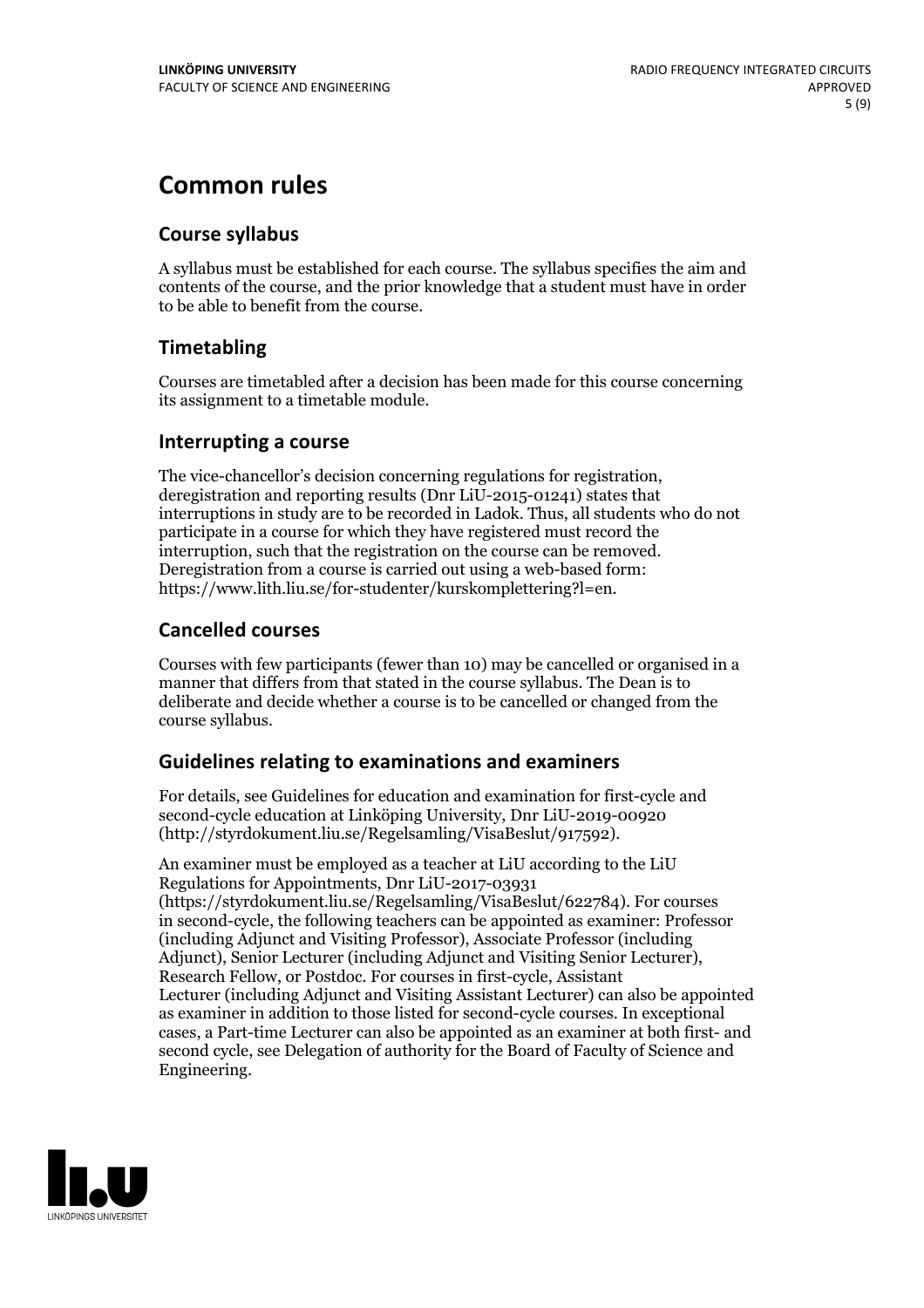### **Forms of examination**

#### **Principles for examination**

Written and oral examinations and digital and computer-based examinations are held at least three times a year: once immediately after the end of the course, once in August, and once (usually) in one of the re-examination periods. Examinations held at other times are to follow a decision of the board of studies.

Principles for examination scheduling for courses that follow the study periods:

- courses given in VT1 are examined for the first time in March, with re-examination in June and August
- courses given in VT2 are examined for the first time in May, with re-examination in August and October
- courses given in HT1 are examined for the first time in October, with re-examination in January and August
- courses given in HT2 are examined for the first time in January, with re-examination in March and in August.

The examination schedule is based on the structure of timetable modules, but there may be deviations from this, mainly in the case of courses that are studied and examined for several programmes and in lower grades (i.e. 1 and 2).

Examinations for courses that the board of studies has decided are to be held in alternate years are held three times during the school year in which the course is given according to the principles stated above.

Examinations for courses that are cancelled orrescheduled such that they are not given in one or several years are held three times during the year that immediately follows the course, with examination scheduling that corresponds to the scheduling that was in force before the course was cancelled or rescheduled.

When a course is given for the last time, the regular examination and two re-<br>examinations will be offered. Thereafter, examinations are phased out by offering three examinations during the following academic year at the same times as the examinations in any substitute course. If there is no substitute course, three examinations will be offered during re-examination periods during the following academic year. Other examination times are decided by the board of studies. In all cases above, the examination is also offered one more time during the academic year after the following, unless the board of studies decides otherwise.

If a course is given during several periods of the year (for programmes, or on different occasions for different programmes) the board or boards of studies determine together the scheduling and frequency of re-examination occasions.

#### **Retakes of other forms of examination**

Regulations concerning retakes of other forms of examination than written examinations and digital and computer-based examinations are given in the LiU guidelines for examinations and examiners, http://styrdokument.liu.se/Regelsamling/VisaBeslut/917592.

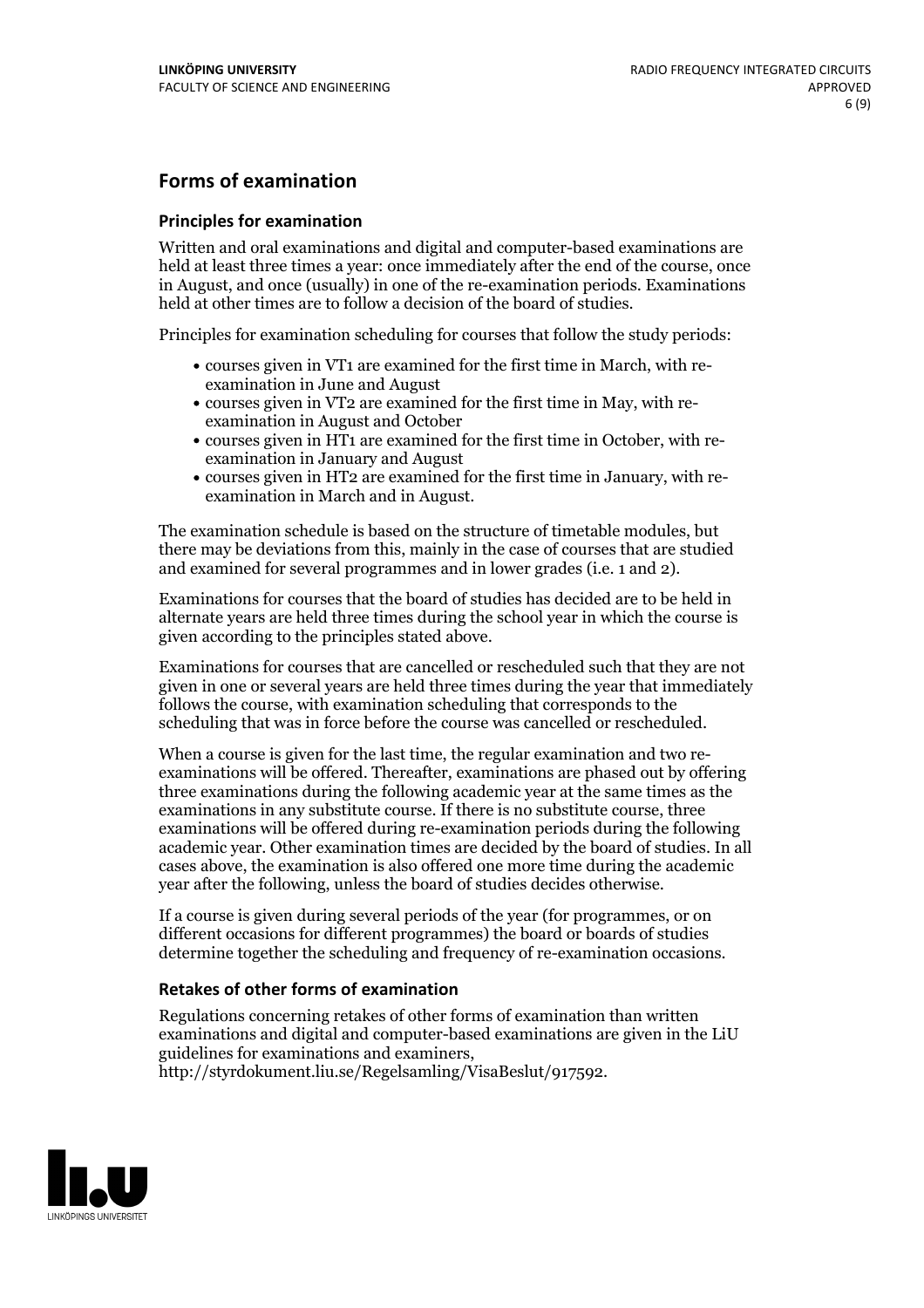#### **Registration for examination**

Until January 31 2021, the following applies according to previous guidelines: In order to take an written, digital or computer-based examination student must register in advance at the Student Portal during the registration period, which Candidates are informed of the location of the examination by email, four days in advance. Students who have not registered for an examination run the risk of being refused admittance to the examination, if space is not available.

From February 1 2021, new guidelines applies for registration for written, digital or computer-based examination, Dnr LiU-2020-02033 (https://styrdokument.liu.se/Regelsamling/VisaBeslut/622682).

Symbols used in the examination registration system:

\*\* denotes that the examination is being given for the penultimate time.

\* denotes that the examination is being given for the last time.

#### **Code of conduct for students during examinations**

Details are given in a decision in the university's rule book: http://styrdokument.liu.se/Regelsamling/VisaBeslut/622682.

#### **Retakes for higher grade**

Students at the Institute of Technology at LiU have the right to retake written examinations and digital and computer-based examinations in an attempt to achieve a higher grade. This is valid for all examination components with code "TEN", "DIT" and "DAT". The same right may not be exercised for other examination components, unless otherwise specified in the course syllabus.

A retake is not possible on courses that are included in an issued degree diploma.

#### **Grades**

The grades that are preferably to be used are Fail (U), Pass (3), Pass not without distinction  $(4)$  and Pass with distinction  $(5)$ .

- Grades U, 3, 4, 5 are to be awarded for courses that have written or digital
- examinations.<br>• Grades Fail (U) and Pass (G) may be awarded for courses with a large degree of practical components such as laboratory work, project work and
- $\bullet$  Grades Fail (U) and Pass (G) are to be used for degree projects and other independent work.

#### **Examination components**

The following examination components and associated module codes are used at the Faculty of Science and Engineering:

Grades U, 3, 4, 5 are to be awarded for written examinations (TEN) and

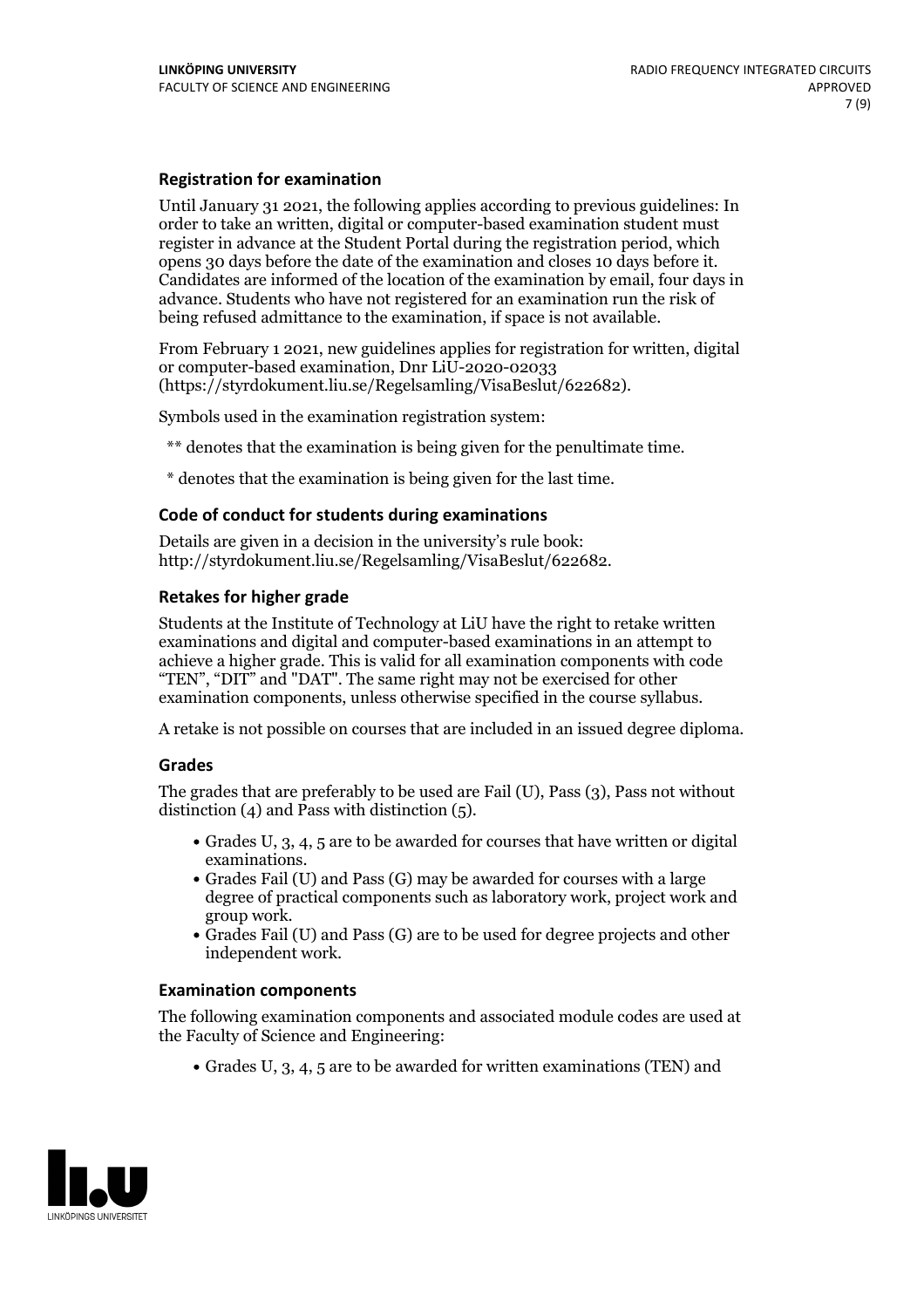- digital examinations (DIT).<br>• Examination components for which the grades Fail (U) and Pass (G) may be awarded are laboratory work (LAB), project work (PRA), preparatory written examination (KTR), digital preparatory written examination (DIK), oral examination (MUN), computer-based examination (DAT), home
- assignment (HEM), and assignment (UPG).<br>• Students receive grades either Fail (U) or Pass (G) for other examination components in which the examination criteria are satisfied principally through active attendance such as tutorial group (BAS) or examination item
- (MOM).<br>• Grades Fail (U) and Pass (G) are to be used for the examination components Opposition (OPPO) and Attendance at thesis presentation (AUSK) (i.e. part of the degree project).

In general, the following applies:

- 
- Mandatory course components must be scored and given <sup>a</sup> module code. Examination components that are not scored, cannot be mandatory. Hence, it is voluntary to participate in these examinations, and the voluntariness must be clearly stated. Additionally, if there are any associated conditions to the examination component, these must be clearly stated as well.<br>• For courses with more than one examination component with grades
- U,3,4,5, it shall be clearly stated how the final grade is weighted.

For mandatory components, the following applies: If special circumstances prevail, and if it is possible with consideration of the nature ofthe compulsory component, the examiner may decide to replace the compulsory component with another equivalent component. (In accordance with the LiU Guidelines for education and examination for first-cycle and second-cycle education at Linköping University, http://styrdokument.liu.se/Regelsamling/VisaBeslut/917592).

For written examinations, the following applies: If the LiU coordinator for students with disabilities has granted a student the right to an adapted examination for a written examination in an examination hall, the student has the right to it. If the coordinator has instead recommended for the student an adapted examination or alternative form of examination, the examiner may grant this if the examiner assesses that it is possible, based on consideration of the course objectives. (In accordance with the LiU Guidelines for education and examination for first-cycle and second-cycle education at Linköping University, http://styrdokument.liu.se/Regelsamling/VisaBeslut/917592).

#### **Reporting of examination results**

The examination results for a student are reported at the relevant department.

#### **Plagiarism**

For examinations that involve the writing of reports, in cases in which it can be assumed that the student has had access to other sources (such as during project work, writing essays, etc.), the material submitted must be prepared in accordance